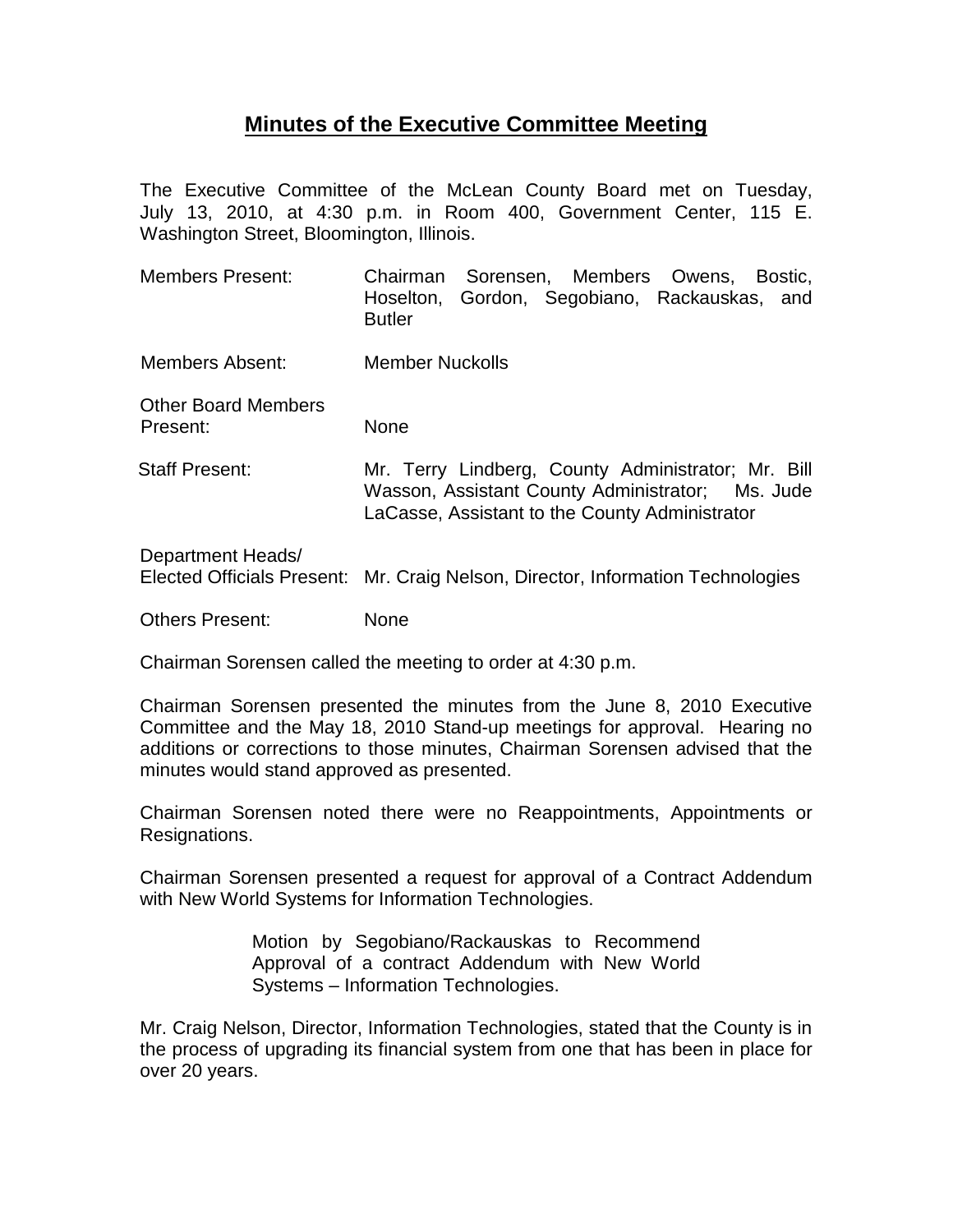Minutes of the Executive Committee July 13, 2010 Page Two

Mr. Nelson indicated that this addendum provides for the inclusion of two additional items not originally scoped in the initial assessment of the project, as follows:

- $\triangleright$  Project Accounting this module is used to track grants for the County; the data held in the current system is a valuable resource that needs to be brought forward.
- $\triangleright$  Time Clock Interface with the Nursing Home the Nursing Home utilizes a time clock for which the County wrote a customized interface to the current system. The capability of the County to provide this interface doesn't exist in the new system.

Mr. Nelson advised that the Project Accounting has been discounted to zero cost, while the Time Clock Interface has been discounted from an original fee of \$12,000 to \$6,000 plus implementation for a total cost of \$8,500.

Mr. Nelson indicated that the monies are available in the current FY'2010 Information Technologies budget without need of an amendment by rearranging priorities and postponing other purchases to FY'2011.

Chairman Sorensen called for a vote on the Motion.

Motion carried.

Mr. Nelson noted that the Information Technologies Department is keeping very busy installing the new VOIP phone system, replacing the T1 lines with a wireless system, converting the New World financial system and distributing 100 personal computers.

Chairman Sorensen asked if there were any questions or comments. Hearing none, he thanked Mr. Nelson.

Ms. Bette Rackauskas, Chairman, Justice Committee, presented a request for approval of an extension of the Juvenile Redeploy Grant for Court Services. She explained that this is the renewal of a State Grant of \$165,482. She noted that Ms. McCormick received the information regarding the renewal on June  $28<sup>th</sup>$  and had to respond by June 30<sup>th</sup>. After consulting Mr. Lindberg, she sent in the application.

> Motion by Rackauskas/Gordon to Recommend Approval of an Extension of the Juvenile Redeploy Grant for Court Services – Court Services. Motion carried.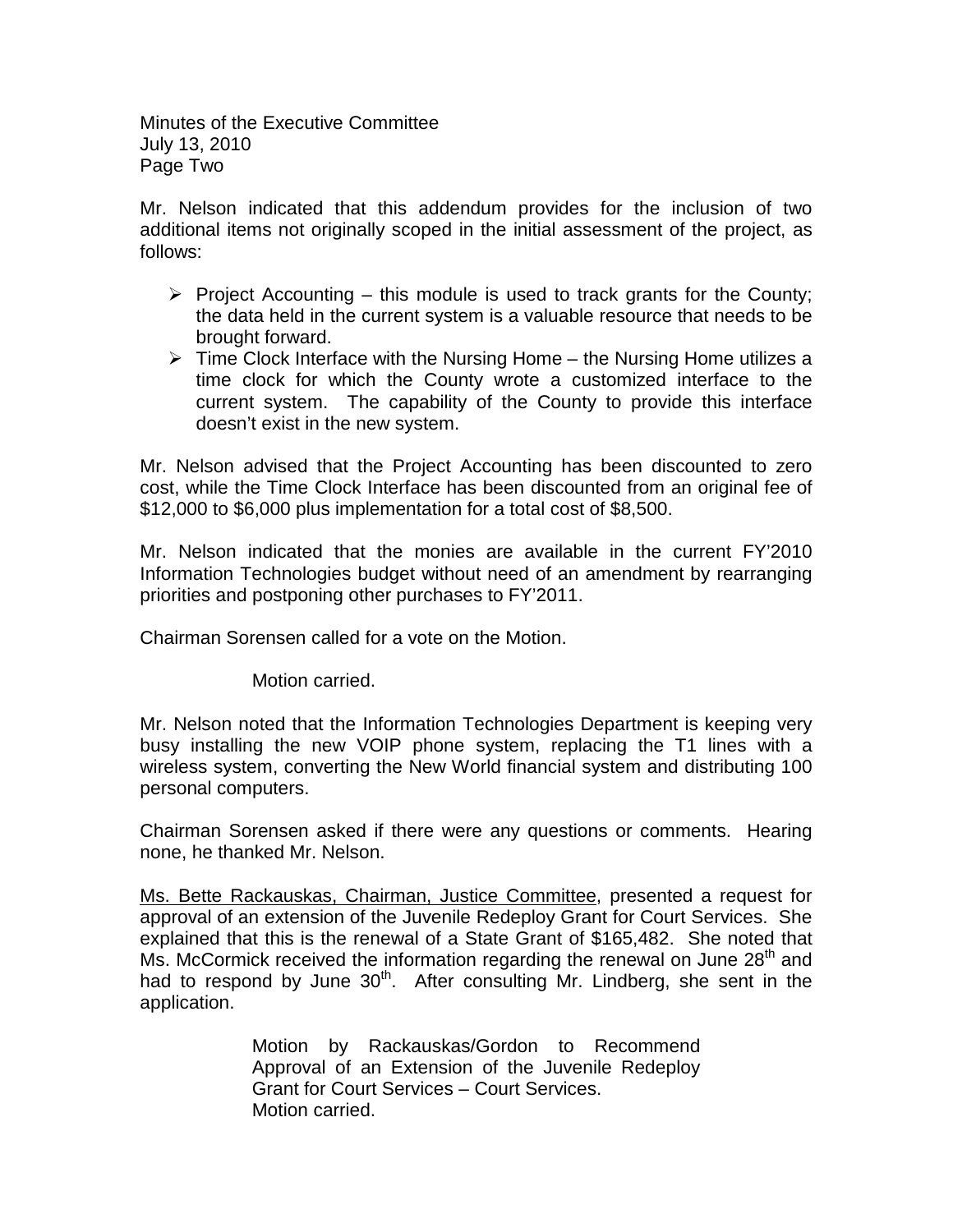Minutes of the Executive Committee July 13, 2010 Page Three

Ms. Rackauskas presented a request for approval of the Interlocal Agreement between the City of Bloomington, IL and the County of McLean, IL for the 2010 Byrne Justice Assistance Grant (JAG) Program Award in the Sheriff's Department. She noted that this is a \$28,654 Federal grant that is split between the City and County.

> Motion by Rackauskas/Segobiano to Recommend Approval of the Interlocal Agreement between the City of Bloomington, IL and the County of McLean, IL for the 2010 Byrne Justice Assistance Grant (JAG) Program Award – Sheriff's Department. Motion carried.

Ms. Rackauskas presented a request for approval of a Radio Support Program Monetary Pass-Through Grant in the Sheriff's Department. She indicated that this is a pass-through grant in the amount of \$2,862 for the Task Force Six Operating Funds. Ms. Rackauskas added that there is a 25% match of \$954, which will be come from the Task Force Six funds. The grant covers the monthly service fee on the radios used by the Task Force Six, which is a multi-agency force.

> Motion by Rackauskas/Owens to Recommend Approval of a Radio Support Program Monetary Pass-Through Grant – Sheriff's Department. Motion carried.

Chairman Sorensen asked if there were any questions or comments. Hearing none, he thanked Ms. Rackauskas.

Mr. George Gordon, Chairman, Land Use and Development Committee, advised that the Land Use and Development Committee brings no items for action to the Executive Committee.

Chairman Sorensen asked if there were any questions or comments. Hearing none, he thanked Mr. Gordon.

Ms. Diane Bostic, Chairman, Property Committee, presented a request for approval to apply for a Tri-County Regional Planning Commission Grant – Facilities Management.

> Motion by Bostic/Gordon to Recommend Approval to apply for a Tri-County Regional Planning Commission Grant – Facilities Management. Motion carried.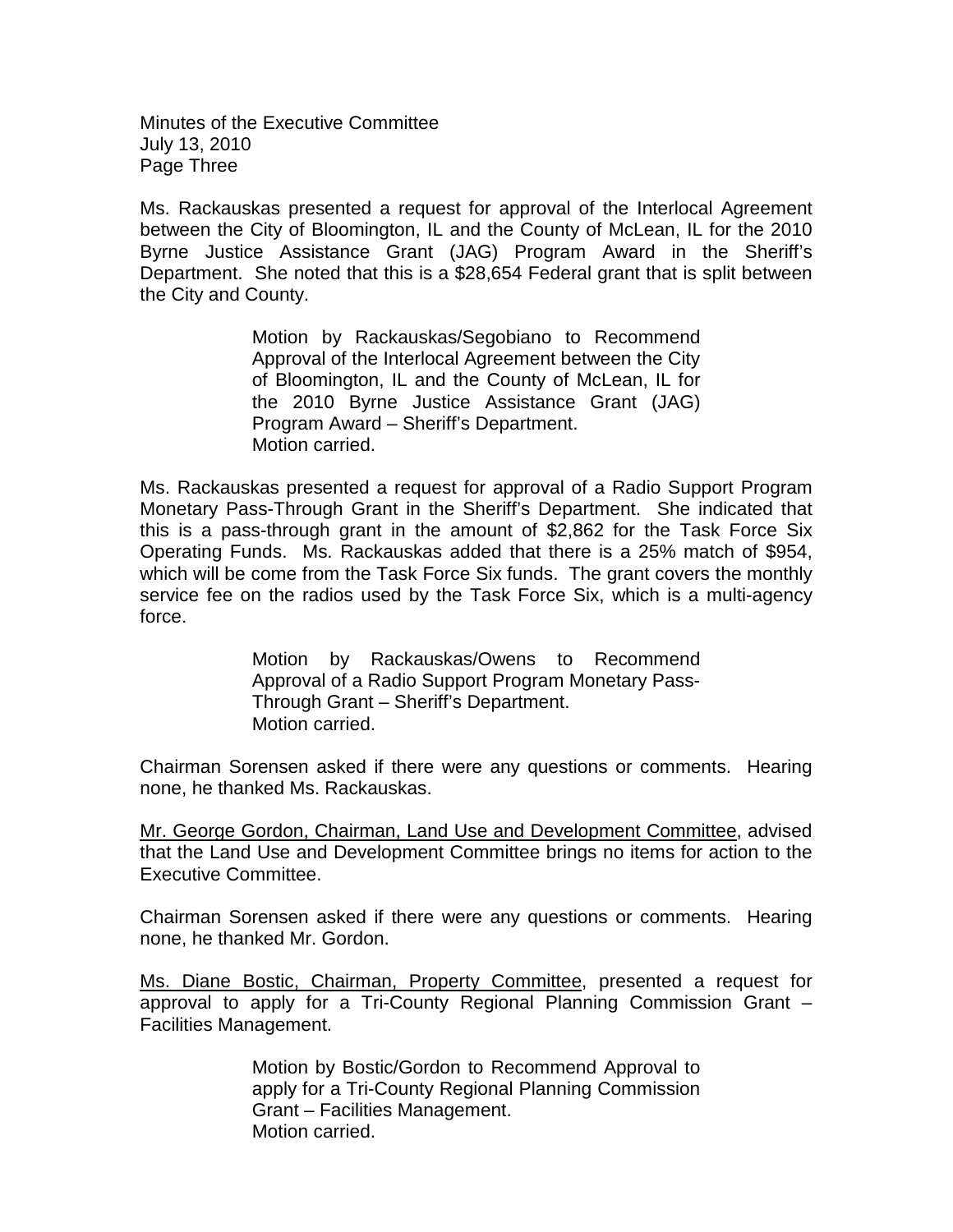Minutes of the Executive Committee July 13, 2010 Page Four

Ms. Bostic stated that Mr. Jack Moody, Facilities Management, found this grant to retrofit the County's Fluorescent light fixtures in the Health Department building.

Chairman Sorensen asked if there were any questions or comments. Hearing none, he thanked Ms. Bostic.

Mr. Stan Hoselton, Chairman, Transportation Committee, advised that the Transportation Committee brings no items for action to the Executive Committee.

Chairman Sorensen asked if there were any questions or comments. Hearing none, he thanked Mr. Hoselton.

Mr. Ben Owens, Chairman, Chairman, Finance Committee**,** presented a request for approval of an Ordinance of the McLean County Board Amending the 2010 Combined Appropriation and Budget Ordinance for Fund 0105 (Vision and Hearing Services Program), as well as a request for approval of a Resolution amending the Fiscal Year 2010 McLean County Full-Time Equivalent Position Resolution Association with an Ordinance to amend the Fiscal Year 2010 McLean County Combined Appropriation and Budget Ordinance for Fund 0105. He noted that these two requests can be considered together.

> Motion by Owens/Segobiano to Recommend Approval of an Ordinance of the McLean County Board Amending the 2010 Combined Appropriation and Budget Ordinance for Fund 0105; and Approval of a Resolution Amending the Fiscal year 2010 McLean County Full-Time Equivalent Position Resolution Associated with an Ordinance to Amend the Fiscal year 2010 McLean County Combined Appropriation and Budget Ordinance for Fund 0105. Motion carried.

Mr. Owens presented a request for approval of an Ordinance of the McLean County Board Amending the 2010 Combined appropriation and Budget Ordinance for Fund 0102 (Dental Fund), as well as a request for approval of a Resolution amending the Fiscal Year 2010 McLean County Full-Time Equivalent Position Resolution Association with an Ordinance to amend the Fiscal Year 2010 McLean County Combined Appropriation and Budget Ordinance for Fund 0102. He noted that these two requests can be considered together.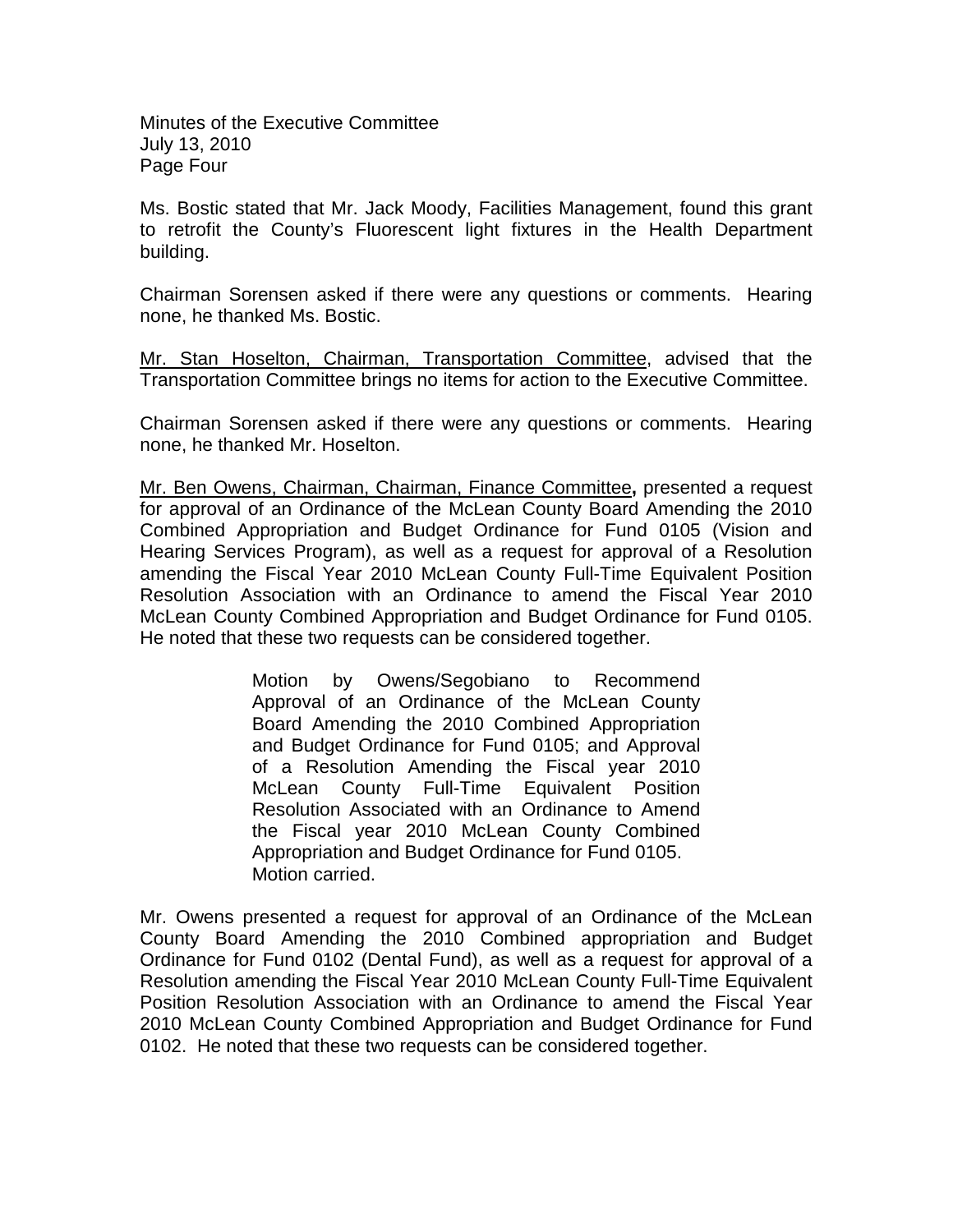Minutes of the Executive Committee July 13, 2010 Page Five

> Motion by Owens/Bostic to Recommend Approval of an Ordinance of the McLean County Board Amending the 2010 Combined Appropriation and Budget Ordinance for Fund 0102; and Approval of a Resolution Amending the Fiscal year 2010 McLean County Full-Time Equivalent Position Resolution Associated with an Ordinance to Amend the Fiscal year 2010 McLean County Combined Appropriation and Budget Ordinance for Fund 0102. Motion carried.

Mr. Owens presented a request for approval of the Critical Personnel Exemption Requests submitted by the County Administrator's Office.

> Motion by Owens/Butler to Recommend Approval of the Critical Personnel Exemption Requests – County Administrator's Office.

Mr. Owens reminded the Committee that on May 18, 2010, in response to reductions in revenue levels, the County Board voted to reduce Full Time Equivalent (FTE) positions and to maintain the hiring freeze initiated on April 20, 2010. He advised that guidelines were developed to address continuing oversight of personnel levels within County Departments and Offices.

Chairman Sorensen asked if these are all of the positions that have been requested since the hiring freeze. Mr. Wasson replied that these are positions that have formally been requested since the hiring freeze.

Mr. Wasson advised that these are positions that are either required by State or Federal mandate, contractual obligations or critical departmental needs, as follows:

- $\triangleright$  The Nursing Home has two Licensed Practical Nurse positions, two Certified Nursing Assistance positions, and one Food Services Assistant position to provide sufficient personnel to meet critical minimum staffing levels required to meet state guidelines. These positions fall under the recommended "critical patient care exemption" section of the hiring freeze guidelines.
- $\triangleright$  The Health Department requires animal control wardens to meet the requirements for services to municipalities under contracts to provide special animal control services. The Health Department currently has two part-time positions open. These positions fall under the recommended "contractual obligation exemptions" section of the hiring freeze.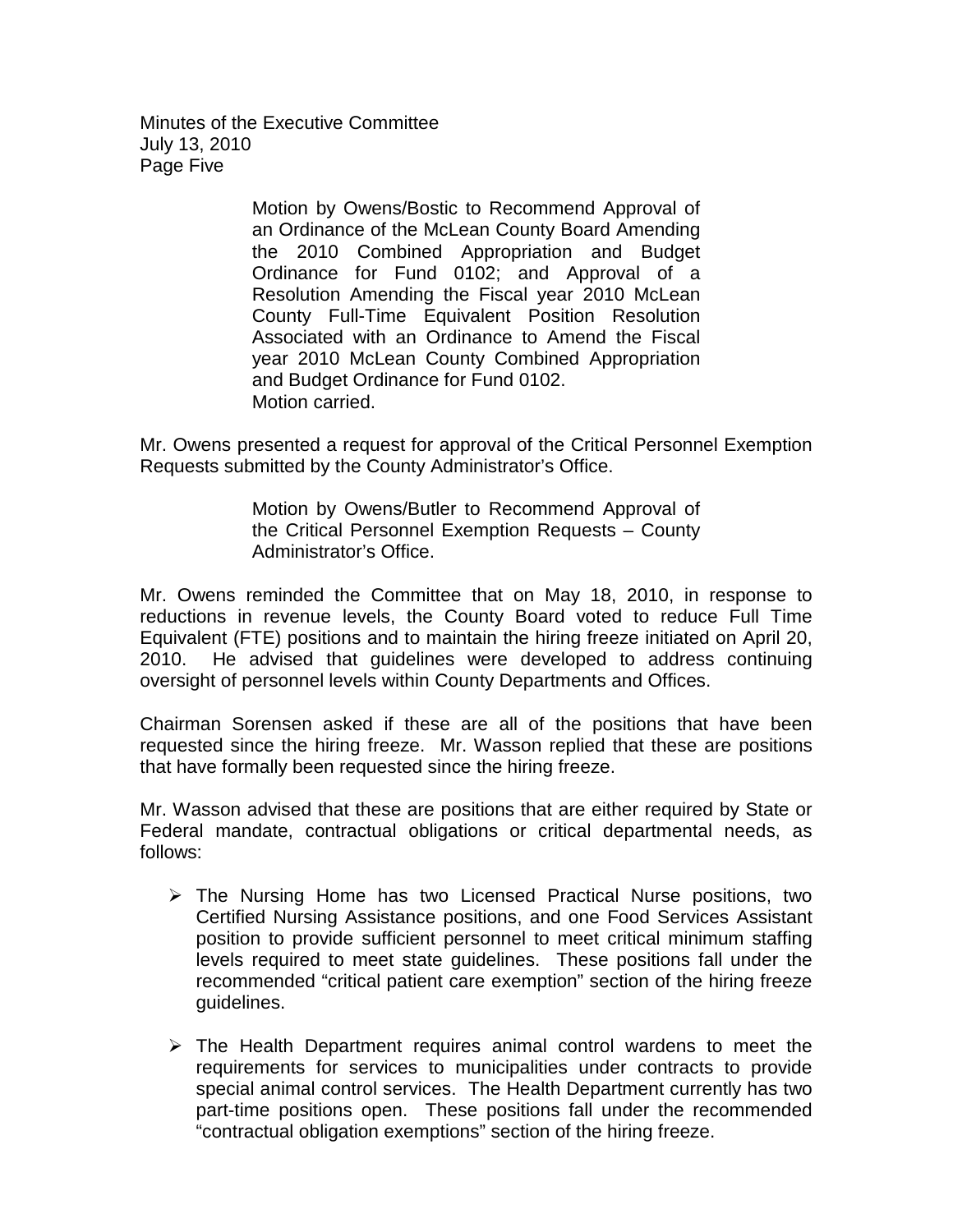Minutes of the Executive Committee July 13, 2010 Page Six

 The Sheriff's Department reduced Corrections Officer FTE by 1.0 in the May, 2010 Budget reduction. The Sheriff's Department currently has 2.0 Corrections Officer positions vacant and one Control Operator position vacant. These positions are necessary to provide sufficient personnel to meet critical minimum staffing levels required to comply with state guidelines.

Mr. Wasson stated that the Sheriff's Department has requested to fill one of the two Corrections Officer openings and the one Control Operator position.

Chairman Sorensen cautioned that this process should not become too easy. Mr. Wasson responded that the Administrator's Office works with the Department Heads to find other avenues to meet their needs without filling positions whenever possible.

Ms. Rackauskas commented that she understands that the positions being requested are required under specific mandates. Mr. Wasson replied that the Sheriff's Department positions and the Nursing Home positions are mandated by either patient care needs or needs to supervision within the Correctional facilities to meet State guidelines. The Health Department animal control wardens are to meet the County's contractual obligation with the municipalities for animal control service.

Mr. Segobiano asked what is the cost to the County to fill these positions and where is the money coming from. Mr. Wasson replied that these are all positions that we currently still fund. Mr. Lindberg explained that these positions are not part of the 24 positions that were eliminated two months ago. None of those positions are being added back into the budget.

Mr. Segobiano asked what will happen when departments begin to ask for additional personnel that are not already in the budget and not part of the exemption guidelines. Chairman Sorensen responded that the Board acted aggressively earlier in the year to put this hiring freeze in place, which requires requests to go through this type of process to hire replacement staff. The burden of "guarding the door" goes to the County Board.

Mr. Wasson reiterated that these positions are not part of the 24 positions that were reduced. Rather, the County continues to have turnover resulting in funded positions that need to be filled. Mr. Wasson stated that normally the positions could be filled since it is an authorized FTE. However, with this system, the positions, even though they are already funded, cannot be filled without approval of the Finance and Executive Committees.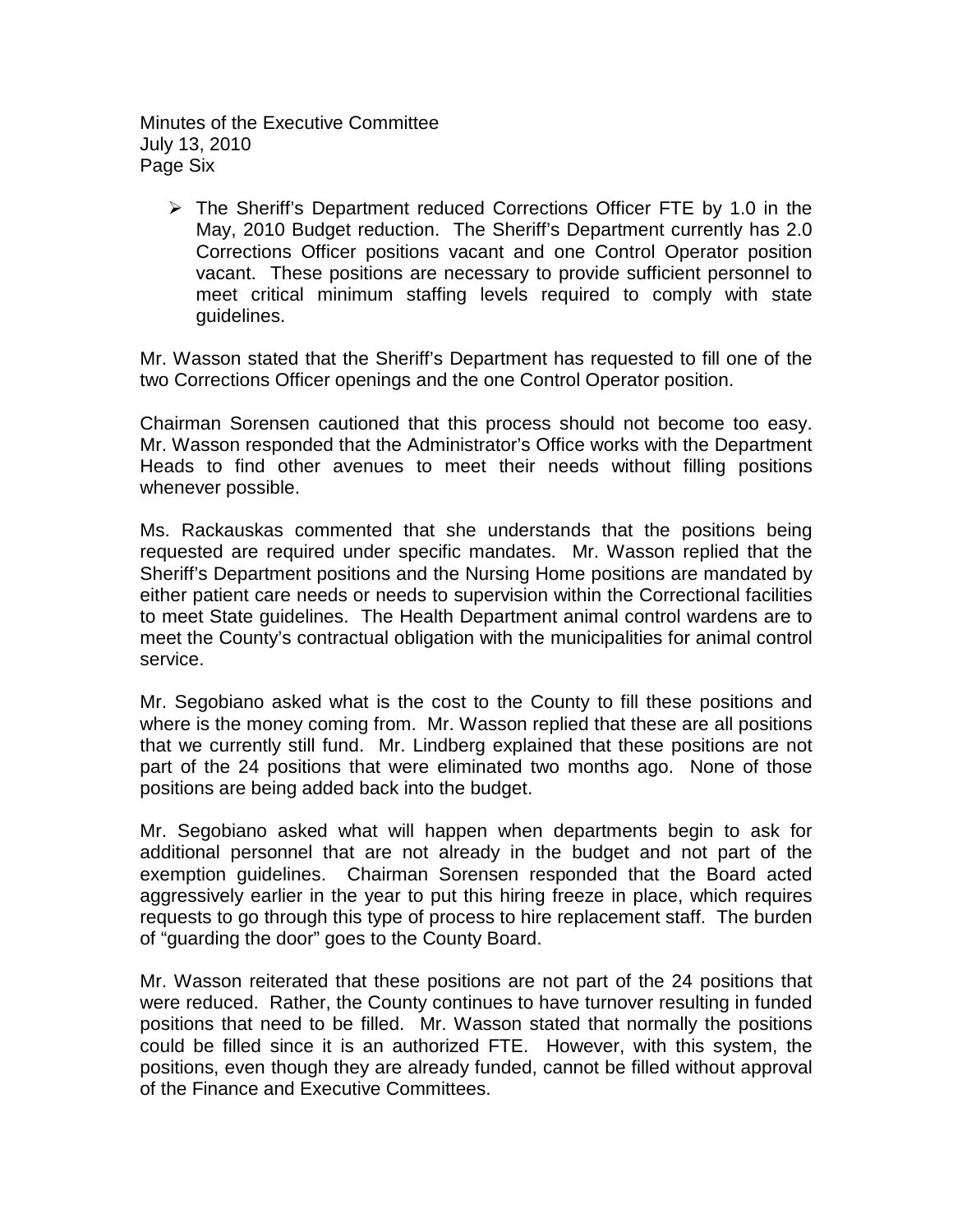Minutes of the Executive Committee July 13, 2010 Page Seven

Ms. Bostic asked if former employees whose positions were eliminated would get preferential treatment when positions open up. Mr. Wasson replied that every attempt was made to identify opportunities for those employees whose positions were eliminated. He indicated that former employees are still required to apply. There is no specific restriction in the County's Personnel Policies that gives them any advantage above any other applicant. Mr. Wasson added that any related experience the individuals have would benefit them in applying for those positions. Mr. Lindberg added that none of the six employees who were let go have acquired another position within the County at this time, but there are two potential opportunities available.

Chairman Sorensen called for a vote on the Motion.

Motion carried.

Chairman Sorensen asked if there were any questions or comments. Hearing none, he thanked Mr. Owens.

Chairman Sorensen called for a vote to go into Executive Session to discuss the Annual Performance Review of the County Administrator with the Committee members and the County Administrator.

> Motion by Owen/Butler to Recommend the Executive Committee go into *Executive Session* at 4:50 p.m. to discuss the Annual Performance Review of the County Administrator with the Committee Members and the County Administrator. Motion carried.

> Motion by Gordon/Rackauskas to recommend that the Executive Committee return to *Open Session* at 5:15 p.m. Motion carried

Chairman Sorensen presented the June 30, 2010 bills as recommended and transmitted by the County Auditor for payment as well as a transfer of \$40,098 in the Information Technologies Department. The Fund Total is \$282,640.29 and the Prepaid Total is the same.